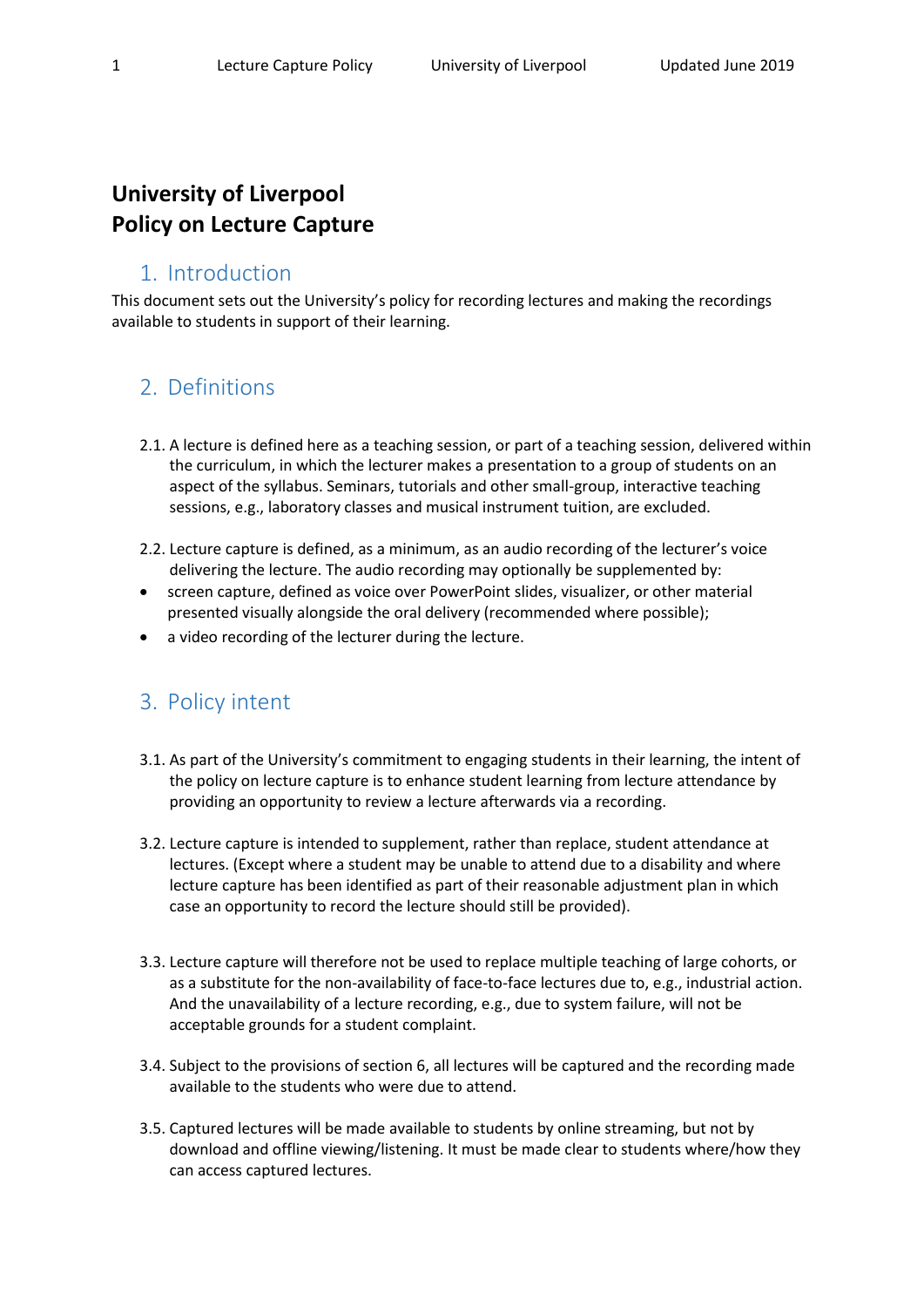- 3.6. In providing an opportunity for students to review a lecture, lecture capture reduces the impact of barriers commonly experienced by students with disabilities, or those for whom English is a second language, within the lecture environment. Indeed, recording the lecture has been a common recommended anticipatory reasonable adjustment to support disabled students. However, ensuring that an appropriate support plan is put in place for an individual student with a disability is outside the scope of this policy. The University's policy and procedures regarding reasonable adjustments is available at: https://www.liverpool.ac.uk/media/livacuk/studentsupport/disability/Disability,Policy,UPDATED,June,2016,APPROVED,Sept,2016.pdf.
- 3.7. Senate will ensure that the impact of lecture capture on student learning and the student experience, including the granting of exemptions, is monitored and evaluated, e.g., through programme action planning.
- 3.8. Recorded lectures will not be used to monitor the performance of lecturers. However, lecturers are encouraged to review their recorded lectures with a view to enhancing their teaching practice.
- 3.9. Out of scope of this policy are:
- the making of audio—visual recordings for use by students as part of a blended-learning pedagogy;
- sessions which are co- or extra-curricular, as opposed to part of the credit-bearing curriculum (although lecturers are encouraged to provide appropriate support materials here too);
- provision for students on on-line, distance-learning programmes for whom face-to-face lecture attendance is not offered.

# 4. Copyright

- 4.1. The University is bound by UK copyright law as it affects copyrighted material both online and in print – used in an educational context. Advice on copyright is available from the Library (http://libguides.liv.ac.uk/copyright).
- 4.2. If a lecture includes materials which have been created in the course of employment at the University of Liverpool, or copyright has been assigned to the University of Liverpool, then these materials may be used in a lecture without risk of copyright infringement.
- 4.3. Lecturers retain copyright in lecture recordings made under this policy but grant the University an exclusive royalty-free licence to use them in line with this policy.

#### 5. Data Protection

5.1. Subject to the provisions of section 6, under GDPR the University captures lectures and makes the recordings available on the legal basis of performance of a task in the public interest (providing education services) and in accordance with this policy. Students will be made aware that this is the case by the use of a Recording Notice explaining why the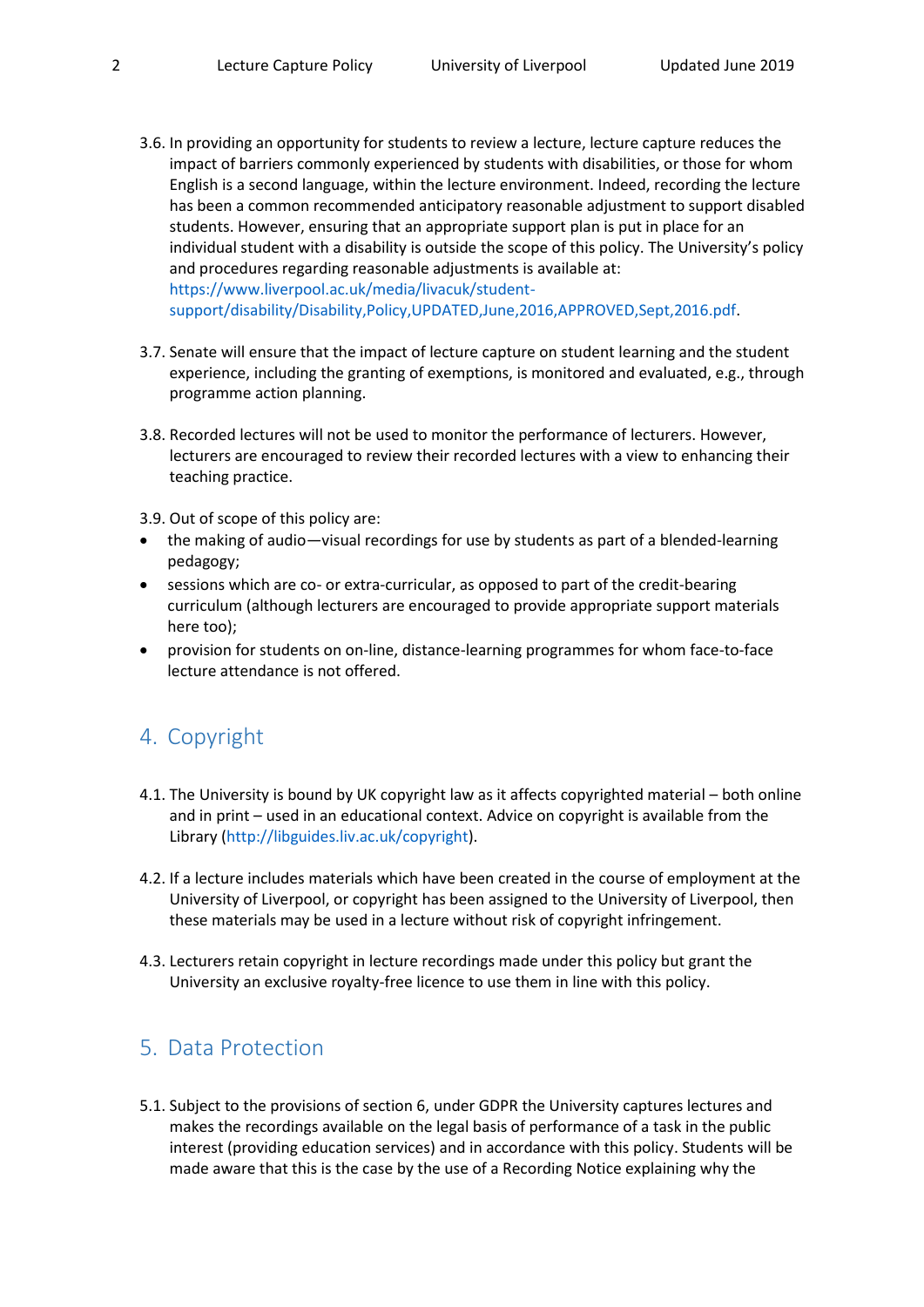University records lectures and setting out students' rights and obligations (see Appendix). The Recording Notice satisfies the GDPR requirement of transparency and will be displayed in relevant teaching spaces, and its content will be communicated to all students during induction, and included in module sites on the virtual learning environment.

- 5.2. Where a lecture is delivered by someone other than a University employee, the module leader is responsible for bringing this policy to the attention of the lecturer in good time and for encouraging them to consent to their lecture being captured. Where consent is given, the lecturer retains their rights in the recording made, but grants the University, under nonexclusive licence, the right to use the recording in line with this policy.
- 5.3. No recordings of sensitive personal data will be permitted without the written consent of the individual(s) to whom the data relate. 'Sensitive personal data' is defined under Article 9 of the General Data Protection Regulation 2016/679 to include generally any personal data concerning racial or ethnic origin, political opinion, religious belief or other belief of a similar nature, trade union membership, physical or mental health or condition, sexual life, or information relating to criminal offences.
- 5.4. Lecture recordings may include the "processing" of personal data where individuals (other than the lecturer) can be identified.
- 5.5. The University can remove materials upon request and if there is a risk to an individual's freedom or rights from any recording.
- 5.6. If anyone becomes aware that defamatory or inaccurate material is included in a recording, or of any other reason why it would be expedient for the University to recall/edit a recording, they must contact CSD immediately (http://www.liv.ac.uk/csd/getting-help/) and indicate the nature of the problem. CSD will take down the recording as soon as possible and refer it to the lecturer. If appropriate the lecturer will edit the recording and, subject to the approval of the Dean, make it available to students once again.
- 5.7. Lecturers should not use data or results in captured lectures that are subject to a duty of confidentiality since to do so would constitute a public disclosure and could prejudice a future patent application or constitute a breach of an obligation of confidentiality and result in civil liability.
- 5.8. Security measures should be commensurate with the sensitivity of data involved. For more guidance see the University's Information Security Policy (https://www.liverpool.ac.uk/media/livacuk/computingservices/regulations/informationsec urity policy.pdf).

#### 6. Opt out

- 6.1. The University recognises that, on occasion, there may be legitimate reasons why a lecture should not be captured. For example:
- Not all teaching approaches are suitable to be captured, and a change to teaching approach to facilitate lecture capture may be detrimental to student learning;
- Not all teaching spaces are fitted with lecture-capture facilities;
- The material covered in a lecture may make lecture capture inappropriate (see section 5).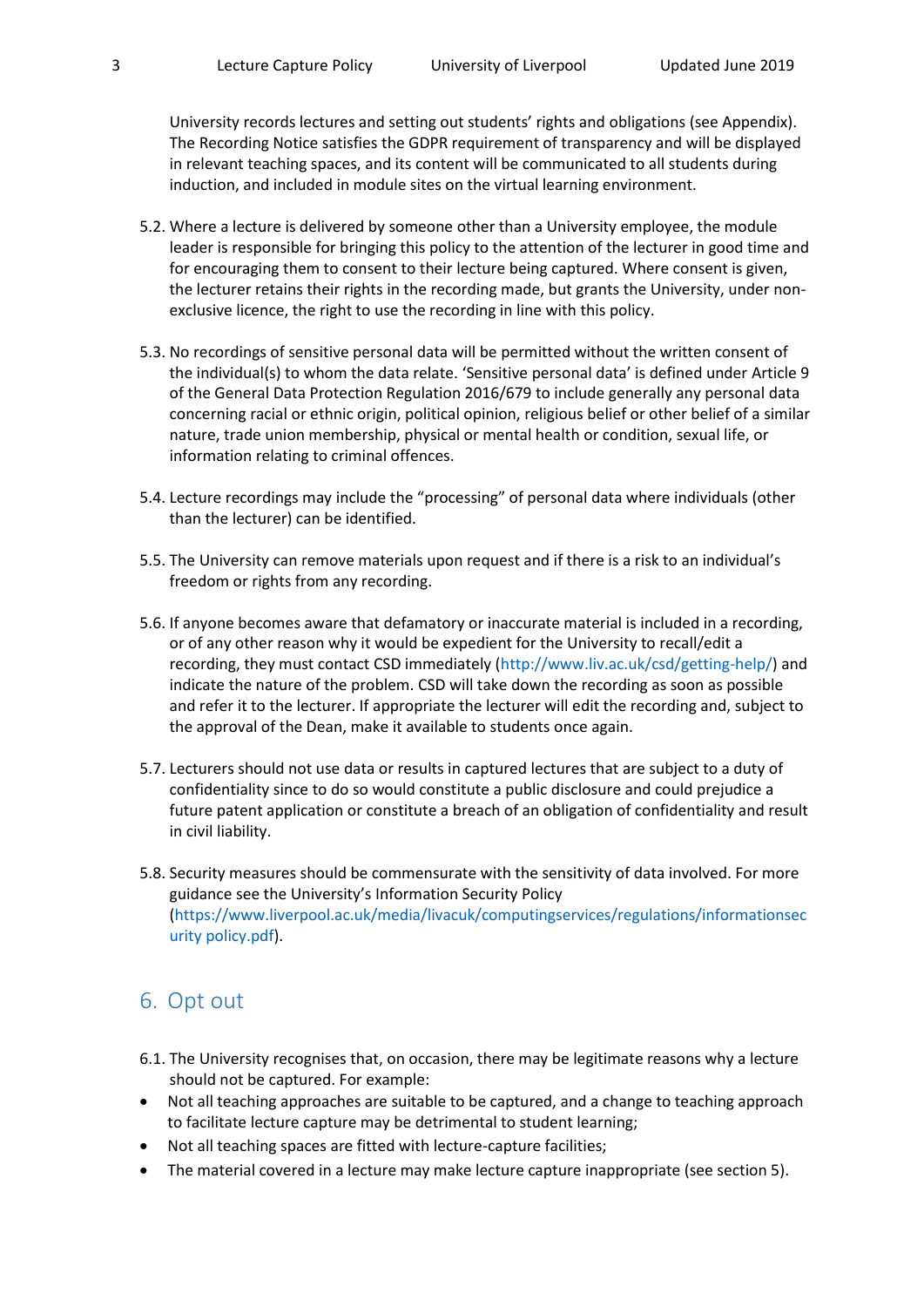- 6.2. The lecturer will therefore be provided with an opportunity to request an exemption from the application of this policy for a specific lecture, and to indicate what alternative learning support materials they intend to make available to students, e.g., purpose-specific audio or video recordings such as screencasts.
- 6.3. Exemptions from this policy will be managed within schools/institutes. A process will be provided for requests to be submitted and considered. Requests will be considered by, or under the delegated authority of, the Dean of School/Institute. A school/institute-wide system will record the (nature of the) requests submitted, the outcome, and the grounds for the outcome. Schools/institutes will also undertake an annual review of the exemptions requested and granted, and involve students in this.
- 6.4. Where a request for a lecture to be exempted from the application of this policy has been granted, students will be informed prior to the start of the session, and preferably via the VLE prior to the start of teaching in that semester, and provided with the rationale for the decision and an indication of the alternative learning support materials that will be provided.

#### 7. Restrictions

- 7.1. Notwithstanding the provision of section 7.3:
- if a lecture is being captured, then students are not encouraged to make their own audio or video recording;
- irrespective of whether a lecture is being captured or not, if a student wishes to make their own recording, they should ask the lecturer for permission;
- where students make their own recordings, the recordings shall be for personal use only and not shared or made available for sharing via electronic platforms.
- 7.2. The making or sharing of recordings in contravention of section 7.1 will be considered as a potential breach of the Code of Student Conduct and Discipline.
- 7.3. If an individual student's support plan provides for the making of individual audio or video recordings, then they do not need to ask the lecturer for permission to do so. However, the restriction on sharing such recordings still applies.

#### 8. Editing

8.1. Recordings will normally be made available to students automatically within twenty-four hours (during the regular working week). However, the lecturer may edit the recording, for example if sensitive material has been inadvertently captured. See section 5.6. Under such circumstances the lecturer will manually make the edited recording available to students within forty-eight hours of the lecture taking place.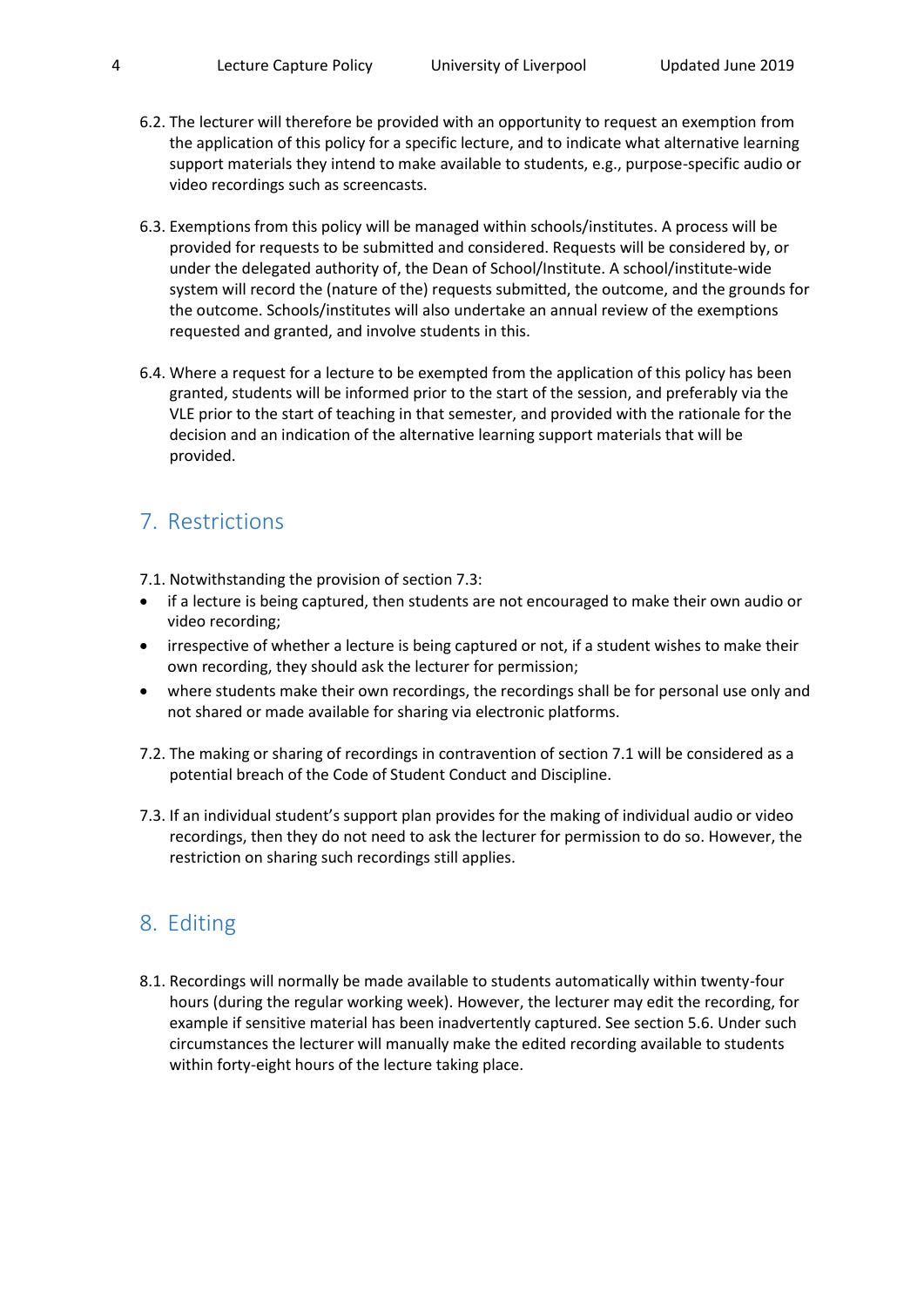## 9. Take down

9.1. Lecture recordings will be retained, and available to students, until one year after the relevant full-time cohort would normally be expected to complete the programme, and then deleted.

# 10. Implementation

- 10.1. The University will provide an institutional platform for lecture capture, including the editing and streaming of recordings made, as well as training for relevant staff, and will monitor its effectiveness in supporting student learning and the student experience.
- 10.2. The current institutional platform for lecture capture and streaming is Stream Capture. Stream Capture links to the University's streaming server (https://stream.liv.ac.uk/), to the University's timetabling system (https://www.liverpool.ac.uk/intranet/timetabling/) and to the virtual learning environment VITAL (https://vital.liv.ac.uk/). Stream Capture is available in many teaching spaces; a list can be found at: http://www.liv.ac.uk/csd/stream-capture/availability/.
- 10.3. Guidance on using Stream Capture is available from https://www.liv.ac.uk/csd/stream-capture/ and https://stream.liv.ac.uk/help. A set of FAQs relating to stream capture is available at https://staff.liverpool.ac.uk/education-andstudent-experience/current-projects/lecture-capture-policy/. All staff are enrolled on the 'VITAL help for staff' module, and this provides general resources for stream capture and screencasting.
- 10.4. A facility to request an exemption from the requirement to capture a lecture is available within TULIP under Teaching.
- 10.5. Platforms provided for editing lecture recordings are Movie Maker 2012 or OpenShot, available via Install University Apps.